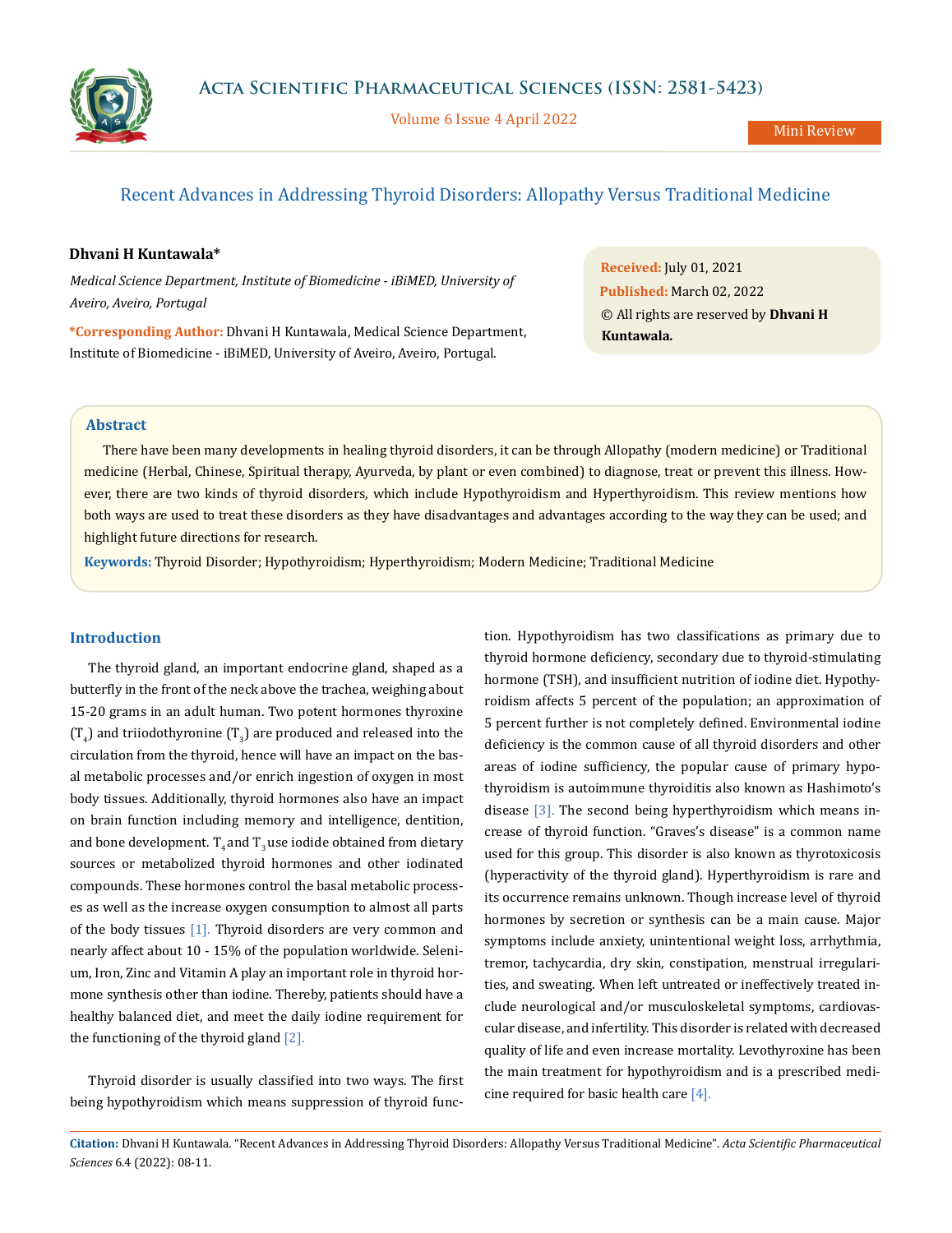#### **Traditional medicine**

A few traditional medicines have been summarized in this review. Traditional medicine has been proven useful in several diseases specially through studying phytoconstituents and secondary metabolites. From the past few years' herbal drugs have proved a strong presence in helping to treat different metabolic diseases like hormonal imbalance and diabetes. This review depicted how herbal drugs have an impact on treating a slow progressing disease thyroid. Thyroid disorder happens when the thyroid gland grows slightly, and this is caused by an irregular growth of thyroid hormones. Hypothyroidism results from low levels of  $\mathrm{T}_4$  and  $\mathrm{T}_3$  in the circulation system hence metabolism of the body slows down and causes the following symptoms such as excessive weight loss, feeling cold, fatigue, blood pressure low and constipation etc. as discussed earlier [5].

Hyperthyroidism is caused by an increase of  $\mathrm{T}_4$  and  $\mathrm{T}_3$  levels in the systemic circulation. Several herbs have acted as anti-thyroid activity in both hypothyroidism and hyperthyroidism diseases. An herb called Bugleweed (*Lycopus virginicus*) is used as thyrosuppressive agent that overcomes the thyroid function. It inhibits the binding of the antibodies for Graves's diseases to the thyroid disease. Lemon balm (*Melissa Officinalis*) is also used a thyrosuppressive agent in treating hyperthyroidism by blocking the TSH binding to the receptor by acting on the hormones and receptors. Motherwort (*Leonurus cardiac*) has a common anti-inflammatory activity since it contains flavonoids. This herb is mostly used in a combination with other herbs. Motherwort is known to treat symptoms of tachycardia and anxiety. Gotu Kola (*Centella asiatica*) leaf comprises of asiaticoside, madecassic acid, and asiatic acid which is beneficial for treating hypothyroidism. The leaf has an energizing property to stimulate  $T_4$  synthesis [4].

Traditional Chinese medicine (TCM) is known to treat infections, aliments, and other health problems for thousand years. Today, TCM can be used to observe and experience the treatment patterns that are closely related to hypothyroidism. TCM practice measurements of thyroid hormone levels, TSH figures and immunoglobulins. This can give a clear understanding of the disease and a clue to different herbal therapeutic approaches that can be applied. According to the TCM differentiations and treatment, hypothyroidism is associated with edema, consumptive deficiency, and other signs. Herbal and Acupuncture therapy can be used be along with the hormone replacement therapy to get a better result and overcome the unfavorable effects of levothyroxine (allopathic), On the other hand, it is important to know that all herbal preparations such as tonifying formulas have specific explanations and related effects and should never be used casually. When it comes to studying Conventional Western schools of medicine, the organ of the body is arbitrated, the body is studied as a sum of its parts and treated separately. Hospitals have different departments for treating different organs: one for the endocrinology, one for the heart patients; yet another one for surgery etc. While TCM is treats the whole body as a 'whole' and each body part is seen as a surface of the wider context. The diagnosis in the TCM pattern was controlled to recognition of signs and symptoms usually seen in hypothyroidism and tactual exploration of neck nodules in the thyroid gland. When compared to modern TCM, TSH values and immunoglobulins, can explain the type of disease and provide options to many herbal therapeutic methodologies that may help treat hypothyroidism. Hence, clinical management of this disorder has been a greater interest in the TCM area; making hypothyroidism no less dominant in the modern day TCM practice  $[5]$ . A pilot research study by Lee, Chung and Lee  $[6]$ , showed the possibility effect on the intake patterns of Korean traditional alternative remedial amounts in thyroidectomized patients under hormone supplement in improving euthyroid status without an increase in levothyroxine.

## **Allopathy**

People with hypothyroidism disorder should take thyroid hormone replacement medication to rebuild enough thyroid hormone levels in the body except those whose thyroid gland is short term or reversible. These medications have been designed with different options, that differ not only with their content but their purpose. There are some goals of this medication: lessen the size of an enlarged goiter if there, removal symptoms of hypothyroidism, control the TSH level, and avoid becoming hyperthyroid. Many kinds of drugs are used to treat hypothyroidism such as Levothyroxine, this is a synthetic form of  $T<sub>4</sub>$  hormone that should be converted into  $T<sub>3</sub>$  to be used by the cells. Liothyronine is a manufactured form of  $T_{3'}$ ,  $T_4$  monotherapy and is recommended as a combination of  $T_4/$  $\rm T_3$  therapy to treat hypothyroidism. Therefore, this medication is usually preferred. Research has been ongoing if the combination of  $T_{4}/T_{3}$  therapy can benefit a group of people with hypothyroidism who have a genetic mutation. This research maybe a valuable study to a future alteration on taking care of thyroid. Natural desiccated

09

**Citation:** Dhvani H Kuntawala*.* "Recent Advances in Addressing Thyroid Disorders: Allopathy Versus Traditional Medicine". *Acta Scientific Pharmaceutical Sciences* 6.4 (2022): 08-11.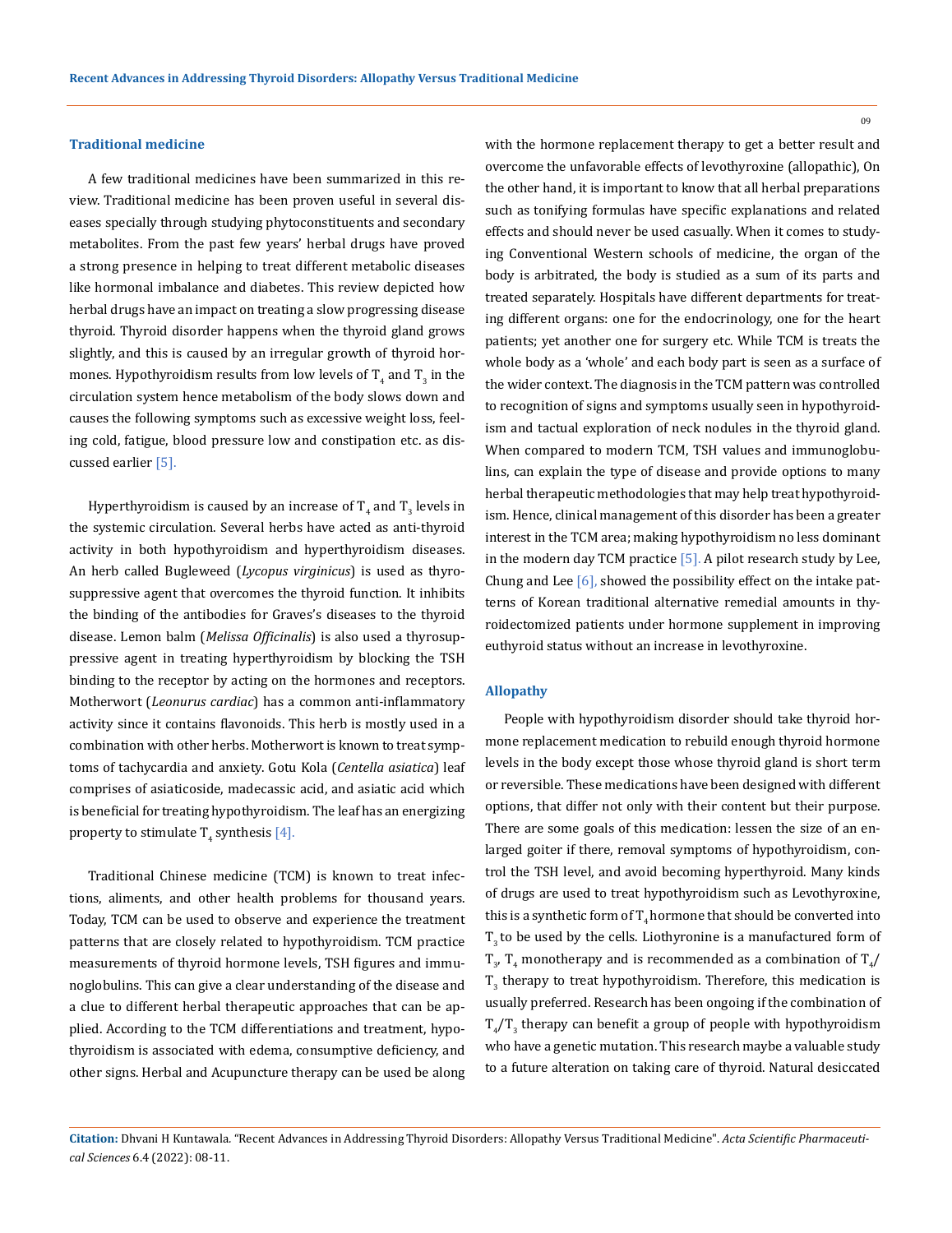thyroid (NDT) also known as a natural thyroid, is prescribed as a drug that is obtained from a dried thyroid gland of pigs. NDT has both  $T_4$  and  $T_3$ . Most doctors do not prescribe the use of this drugs because it contains the ratio of  $T_4$  to  $T_3$  which does not match the ratio of  $T_4$  to  $T_3$  in humans, hence only selective patients may respond well to NDT.

Hyperthyroidism is caused by Grave's disease, non-cancerous thyroid nodules, inflammation of thyroid and failure of pituitary gland. Treating hyperthyroidism is more complicated than hypothyroidism, it requires one or more treatments: radioactive iodine (RAI), anti-thyroid drug and thyroidectomy which is a surgery to remove the gland. The only medications required for hyperthyroidism are anti- thyroid drugs such Tapazole which inhibits the thyroid from using iodine from the diet to yield thyroid hormone and propylthiouracil hinders the thyroid gland from using iodine, hence this slows the overproduction of thyroid hormone. it prohibits the conversion of thyroid hormone  $\mathrm{T}_4$  and T3. Thyroid cancer is treated with surgery, by the removal of the whole thyroid gland or the lobe of the thyroid gland. Medication called Levothyroxine is required after surgery, this drug is used to treat hypothyroidism because thyroid surgery for cancer is carried out for other cases of underactive thyroid. Suppressing of the TSH is vital for prevention of the cancer to return. Radioactive-Iodine therapy is used for large thyroid cancer that has spread to the lymph nodes or a higher risk for a recurrent cancer. Iodine given in a hospital setting in either liquid form or tablet, the goal is to kill off any cancer cells that will be present after surgery and destroy any remains of thyroid tissue. Chemotherapy works by killing the dividing cells, like cancer cells. Researchers have developed many drugs called "targeted therapies" that will target specific markers on cells that have cancer. Nexavar and Lenvima are drugs that have been used - kinase inhibitors work by hindering thyroid cancers from growing and producing new blood vessels [7].

Other advances include Serum thyroid-stimulating (TSH) testing, this is a best screening tool for thyroid dysfunction. To assess palpable goiter and thyroid nodules, thyroid ultrasound is used. For thyroid nodules, an ultrasound fine needle biopsy is utilized, this will depend on the size and sonographic appearance. Biopsy should be seen regularly on tiny nodules around the range of < 1 cm. It is still debatable whether pregnant women can be screened for thyroid disorder, tests during pregnancy are not well found, and it is unsure if thyroxine cure for pregnant women with serum TSH levels between 2.5 and 4.0 mU/L is helpful. Recommendation of iodine supplement is given during pregnancy [8].

According to Burch [9] some drug side effects are known to affect thyroid function or analysis of the results of thyroid laboratory testing. Drugs alter the binding of thyroid hormone to protein transporters and the modification of  $\mathrm{T}_4$  and  $\mathrm{T}_3$  as well as the metabolism and recovery of thyroid hormone. Many drugs have affected the efficiency of thyroid hormone therapy, entailing to be watchful to stop undertreatment along with the drugs they are being taken and overtreatment after they have been stopped. Knowing these interactions, allows clinicians to keep a track of patients for them, and to avoid testing and treatment that are unnecessary.

#### **The future**

Human history is called the history of medicines that is used to treat and stop different kinds of diseases. It is necessary to keep producing better drugs to counter danger from illnesses and survival of the species. Modern medicine has advanced from traditional medicine in two ways: drugs that have the same effects and drugs with various effects from those of traditional medicine. In the past of drug development, it has been proven that many drugs have been obtained as an outcome of inspiration from traditional medicine. Natural products have not met the exact requirements when it comes to the application of, and search into. In the future, research, new ideas, pharmacology network, and big data will make it possible to explain mechanisms of natural products and traditional medicine from better drugs [10].

Nonthionamide antithyroid drugs (NTADs) can be useful in controlling symptoms of hyperthyroidism in some occasions where thionamide cannot be used. NTADs have different side effects, indications, and mechanisms of action. These differences can help a clinician choose the right drugs for the patients. Different remedies for Graves' disease such as rituximab, thyroid-stimulating hormone receptor antagonist (TSHR), small-molecule ligands (SMLs) and Monoclonal antibodies (MAbs) are being investigated [11], another clinical observation was made where patients with thyroid disorders were treated with Ayurvedic medicine (an old system of medicine in India that uses herbal based medicines to cure diseases) upon the state of each patient. Consistent results were observed for thyroid treatment and further studies should continue to understand the mechanism of ksheerbala (preparation of Sida corifolia in milk) particularly. It may be beneficial in know-

**Citation:** Dhvani H Kuntawala*.* "Recent Advances in Addressing Thyroid Disorders: Allopathy Versus Traditional Medicine". *Acta Scientific Pharmaceutical Sciences* 6.4 (2022): 08-11.